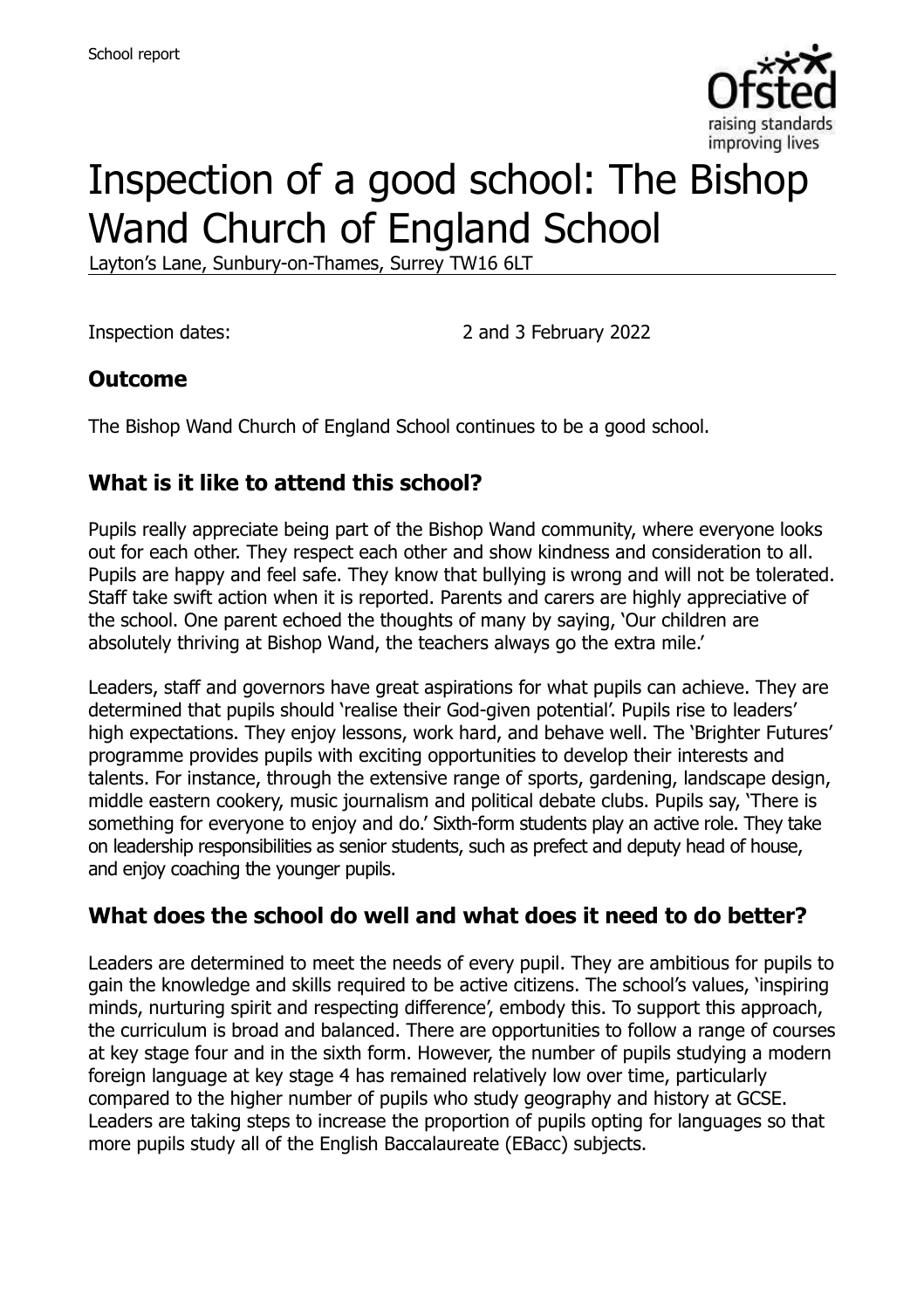

Leaders have designed an interesting and well sequenced curriculum. This helps teachers know exactly what all pupils need to learn and remember well. Staff are specialists in their subjects. They use their strong subject knowledge to present information clearly. They explain things well. Pupils, including students in the sixth form, receive useful advice about how to improve their work. However, at times, some teachers do not check what pupils know and understand carefully enough before moving them on to more complex concepts. When this happens, pupils struggle to make links in their learning.

Classrooms are calm, focused and purposeful. Teachers have high expectations for all pupils to participate and behave well. Pupils share their ideas with their peers and respond positively to feedback. Learning is rarely disrupted by low-level behaviour issues.

Reading is a top priority. Leaders fully recognise the importance of reading for pupils' learning and future achievements. Highly trained staff accurately identify the needs of pupils who may find reading more difficult. They provide effective support to help these pupils improve. This has a positive impact on pupils' reading and learning.

Pupils with special educational needs and/or disabilities (SEND) are effectively supported. Leaders identify their needs early on. They work efficiently with staff to make sure that they have the training and knowledge to ensure these pupils learn well.

The personal development offer is a strength of the school. Leaders provide pupils with a rich range of opportunities and experiences to broaden their horizons. These include learning about their heritage and serving in the community. Pupils also enjoy going to museums and the theatre, visiting the local church and having many interesting trips abroad. Pupils maturely debate the importance of individual liberty, mutual respect and themes such as 'the sanctity of life'. They are well prepared for life in modern Britain. Leaders have developed an effective careers information, education and guidance programme. This helps prepare pupils for the next stage of their education effectively. Pupils are well informed about the different career pathways and study options available. Students in the sixth form go on to their choice of either apprenticeships, work or study at a range of universities.

Leaders, including governors, ensure that the caring and supportive culture extends towards staff as well as pupils. Staff enjoy working at the school. They feel well supported by leaders who care about their well-being and are mindful of their workload.

# **Safeguarding**

The arrangements for safeguarding are effective.

There is a strong and effective safeguarding ethos across the school. Leaders ensure that staff are well trained. Staff are vigilant and make sure they pass on any concerns swiftly. Leaders use their expertise to provide effective support for pupils. They work well with other agencies to keep pupils safe. Leaders are tenacious in securing the right help for any pupil at risk. Leaders ensure that all pre-employment checks are carried out diligently.

Pupils understand how to keep themselves safe, including when online. This includes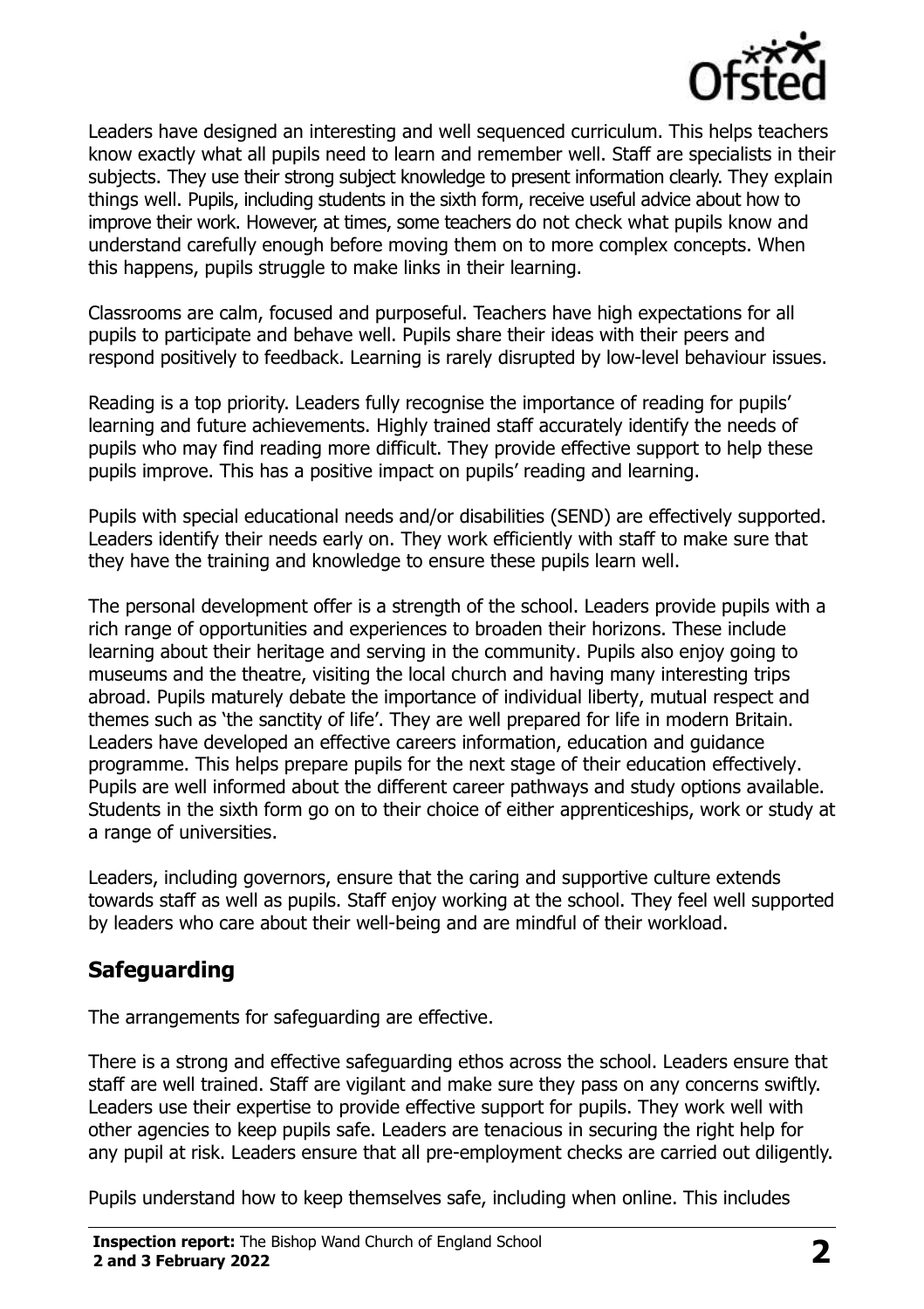

speaking to a trusted adult in the school if they are worried.

# **What does the school need to do to improve?**

# **(Information for the school and appropriate authority)**

- The proportion of key stage 4 pupils who are entered for EBacc subjects has been lower than the national average over time. Too few pupils study languages at GCSE. Leaders need to increase the proportion of pupils who study a modern foreign language to make sure that the EBacc is at the heart of the curriculum.
- Some teachers do not check what pupils know and understand carefully enough before moving them on to more complex concepts. When this happens, pupils struggle to make links in their learning. Leaders need to ensure that all teachers consistently assess pupils' prior knowledge accurately in order to make good decisions about what to teach next. This will improve pupils' achievement even more.

### **Background**

When we have judged a school to be good, we will then normally go into the school about once every four years to confirm that the school remains good. This is called a section 8 inspection of a good or outstanding school, because it is carried out under section 8 of the Education Act 2005. We do not give graded judgements on a section 8 inspection. However, if we find evidence that a school would now receive a higher or lower grade, then the next inspection will be a section 5 inspection. Usually this is within one to two years of the date of the section 8 inspection. If we have serious concerns about safeguarding, behaviour or the quality of education, we will deem the section 8 inspection as a section 5 inspection immediately.

This is the second section 8 inspection since we judged the school to be good in February 2013.

#### **How can I feed back my views?**

You can use [Ofsted Parent View](https://parentview.ofsted.gov.uk/) to give Ofsted your opinion on your child's school, or to find out what other parents and carers think. We use information from Ofsted Parent View when deciding which schools to inspect, when to inspect them and as part of their inspection.

The Department for Education has further quidance on how to complain about a school.

If you are the school and you are not happy with the inspection or the report, you can [complain to Ofsted.](https://www.gov.uk/complain-ofsted-report)

# **Further information**

You can search for [published performance information](http://www.compare-school-performance.service.gov.uk/) about the school.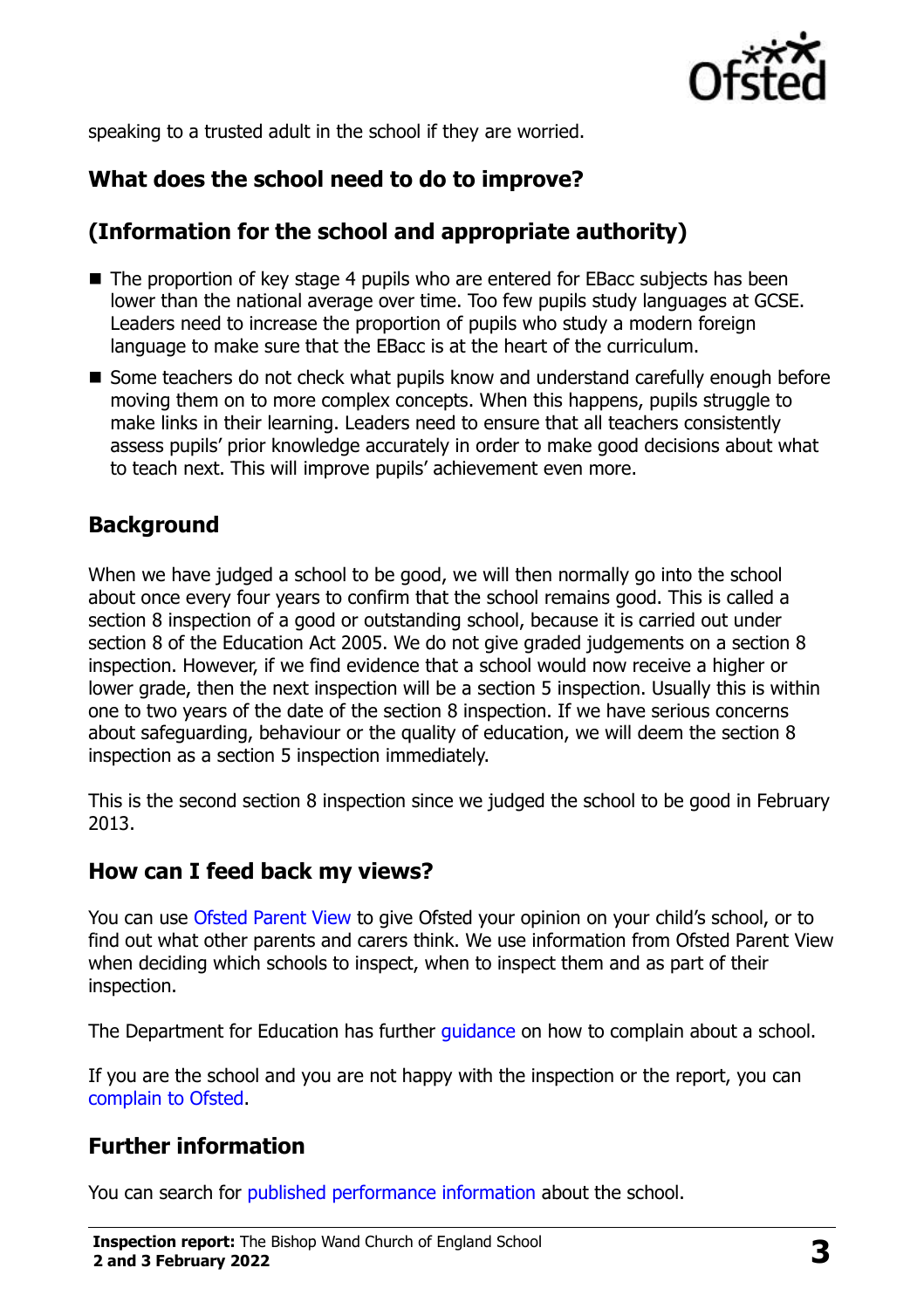

In the report, '[disadvantaged pupils](http://www.gov.uk/guidance/pupil-premium-information-for-schools-and-alternative-provision-settings)' refers to those pupils who attract government pupil premium funding: pupils claiming free school meals at any point in the last six years and pupils in care or who left care through adoption or another formal route.

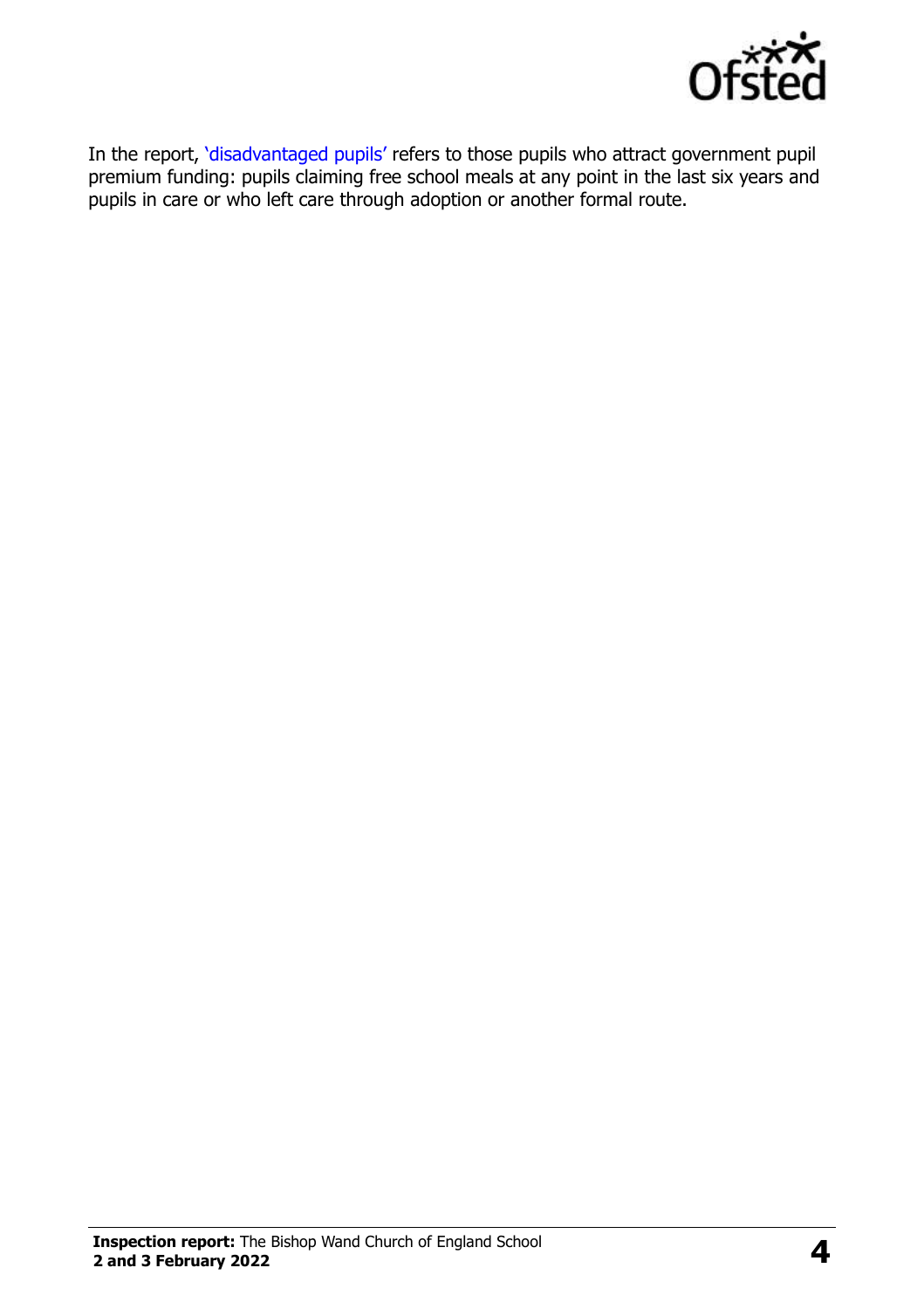

### **School details**

| Unique reference number                            | 138491                                                               |
|----------------------------------------------------|----------------------------------------------------------------------|
| <b>Local authority</b>                             | Surrey                                                               |
| <b>Inspection number</b>                           | 10200495                                                             |
| <b>Type of school</b>                              | Secondary                                                            |
| <b>School category</b>                             | Academy converter                                                    |
| Age range of pupils                                | 11 to 18                                                             |
| <b>Gender of pupils</b>                            | Mixed                                                                |
| <b>Gender of pupils in sixth-form</b><br>provision | Mixed                                                                |
| Number of pupils on the school roll                | 1,087                                                                |
| Of which, number on roll in the sixth<br>form      | 195                                                                  |
| <b>Appropriate authority</b>                       | The governing body                                                   |
| <b>Chair of governing body</b>                     | <b>Andrew Downes</b>                                                 |
| <b>Headteacher</b>                                 | Daniel Aldridge                                                      |
| Website                                            | www.bishopwand.surrey.sch.uk                                         |
| Date of previous inspection                        | 24 January 2017, under section 8 of the<br><b>Education Act 2005</b> |

#### **Information about this school**

- This is a Church of England secondary school. The last section 48 statutory inspection of Anglican and Methodist schools took place in March 2015.
- The school is currently using two alternative providers.

# **Information about this inspection**

- This was the first routine inspection the school received since the COVID-19 pandemic began. Inspectors discussed the impact of the pandemic with leaders and have taken that into account in their evaluation of the school.
- Inspectors met with the headteacher, senior leaders, staff, pupils and seven governors, including the chair of the governing body, and had a telephone discussion with a representative from the Diocese of London.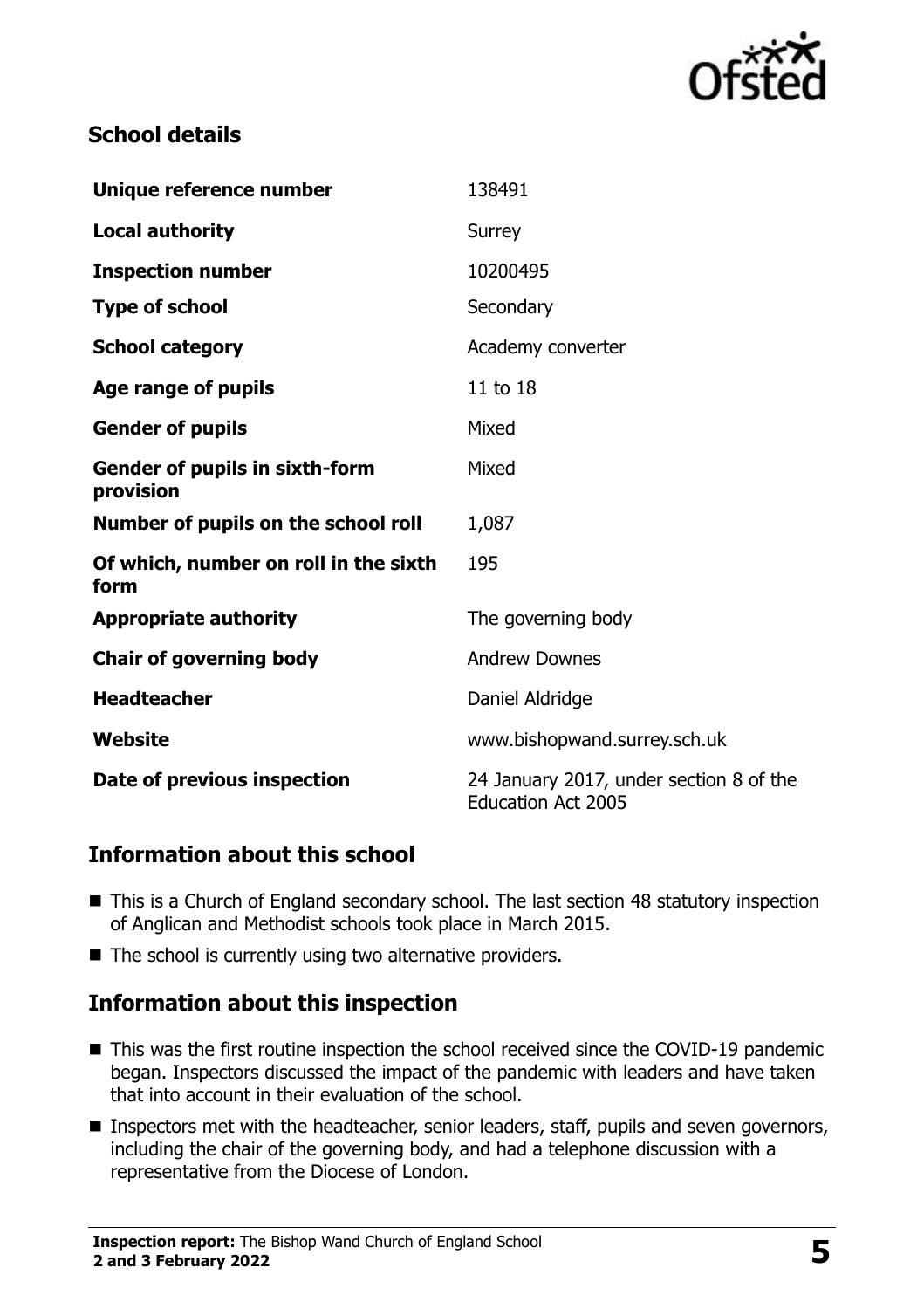

- Inspectors carried out deep dives in these subjects: English, mathematics, science and history. For each deep dive, inspectors met with subject leaders, looked at curriculum plans, visited a sample of lessons, spoke to teachers, spoke to some pupils about their learning and looked at a sample of pupils' work.
- To inspect safeguarding, inspectors checked the single central record of recruitment checks and talked to leaders responsible for safeguarding. Inspectors also talked to a range of staff and pupils informally.
- Inspectors considered the responses to the confidential staff survey and spoke to a range of staff about their views of the school.
- Inspectors took account of the responses to the Ofsted Parent View questionnaire and the additional free-text responses.
- Inspectors met with a range of pupils to discuss their views about the school and talked to pupils informally during social times and in lessons. Inspectors also considered the responses to Ofsted's online pupil survey.

#### **Inspection team**

Louise Walker, lead inspector **Her Majesty's Inspector** 

Paul James **District Contract Contract Contract Contract Contract Contract Contract Contract Contract Contract Contract Contract Contract Contract Contract Contract Contract Contract Contract Contract Contract Contract Con**